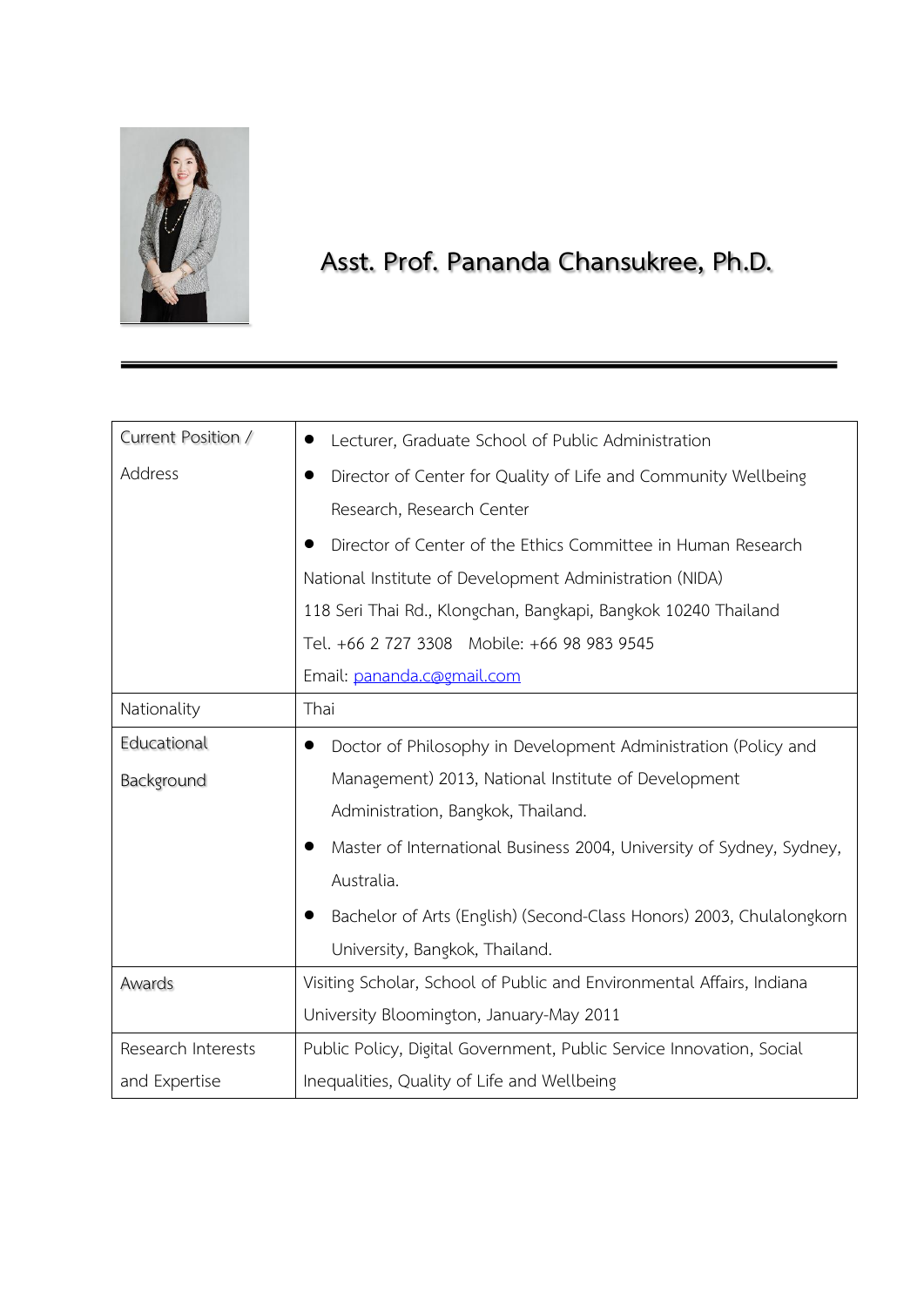## *Working Experiences:*

| Jun 2020 - Present | Lecturer, Graduate School of Public Administration, NIDA           |
|--------------------|--------------------------------------------------------------------|
| $2019$ – Present   | Director of Center of the Ethics Committee in Human Research, NIDA |
| $2014$ – Present   | Director of Center for Quality of Life and Community Wellbeing     |
|                    | Research, NIDA                                                     |
| $2014 - May 2020$  | Lecturer, Research Center, NIDA                                    |

## *Publications*

- Sagarik, D., & Chansukree, P. 2018. The Impact of Socio-Economic, Institutional, and Climate Change Factors on Agricultural Income and Expenditure of Thai Farmers. **Thai Journal of Public Administration.** 16(2): 57-85.
- Sagarik, D., Chansukree, P., Cho, W., & Berman, E. 2018. E-government 4.0 in Thailand: The Role of Central Agencies. **Information Polity.** 23(3): 343-353.
- Chansukree, P., & Rungjindarat, N. 2017. Social Cognitive Determinants of Healthy Eating Behaviors in Late Adolescents: A Gender Perspective. **Journal of Nutrition Education and Behavior.** 49(3): 204-210.
- Chansukree, P. 2013. Politico-Economic Institutions and Economic Performance: Evidence from East Asia and Latin America, 1990-2009. **European Journal of Social Sciences.** 41(1): 64-80.
- Chansukree, P. 2013. The Success and Failure of E-Government in Developing Countries: Lessons and Recommendations for Thailand. **Journal of Public and Private Management.** 20(2): 69- 113.
- Chansukree, P. 2012. Democracy, Governance, and Income Inequality: Evidence from Developing Countries, 1990-2009. Paper presented in the International Conference on Advancement of Development Administration 2011, Bangkok, Thailand, 8-10 March 2012.

## *Research and Academic Services (Selected)*

• Research Project Director, **Enhancing e-Government Service Adoption to Increase e-**

**Government Satisfaction among Citizens**, National Research Council of Thailand (NRCT), 2020.

• Training Project Director, **Senior Empowerment Program for Successful Aging (SEP)**,

National Institute of Development Administration, 2020.